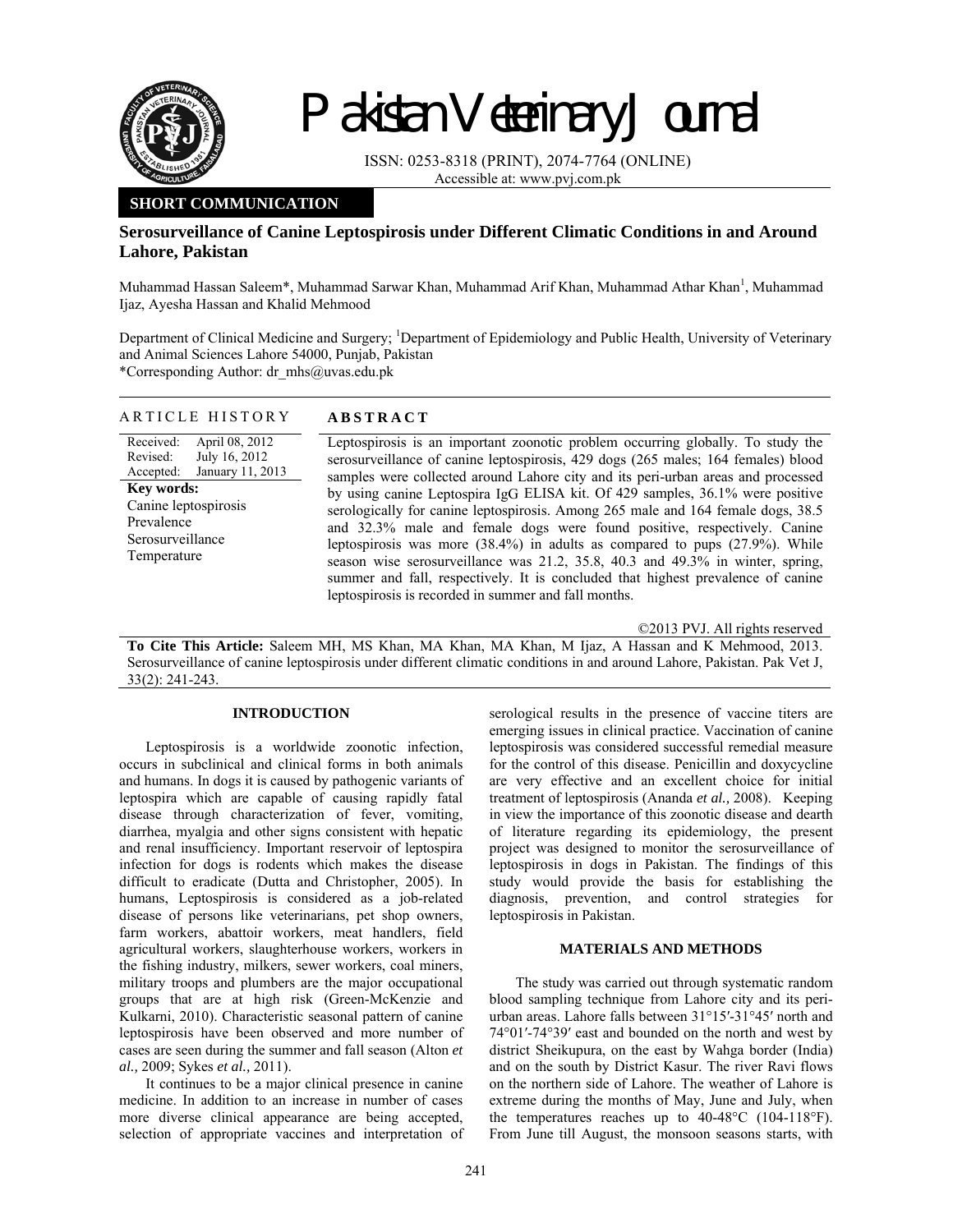heavy rainfall throughout the province*.* Samples from every fifth unvaccinated dog were collected from various private and public pet clinics. The study was conducted during the period of one year from December 2010 to November 2011. Blood was directly approached from cephalic vein in the vacutainer, the samples were collected from the unvaccinated population of dogs hence, a total number of 429 dogs were examined during said period. The collected blood samples were processed at Medicine Laboratory and University Diagnostic Laboratory (UDL), University of Veterinary and Animal Sciences, Lahore by using canine leptospira IgG ELISA Kit (Catalog No. CSB-E17928c). Serosurveillance of canine leptospirosis was calculated as per formula described by Thrusfield (2002).

**Statistical analysis:** Serosurveillance was analyzed through Chi-square test  $(\chi^2)$  and to check the strength of association between the age and sex with positive cases of leptospirosis the value of relationship or Coefficient of Association was performed by using statistical package for social sciences (SPSS) version 17.0 (SPSS Inc., Chicago, IL, USA).

#### **RESULTS AND DISCUSSION**

**Overall serosurveillance:** In this study overall 429 dogs (265 males; 164 females) were tested for canine leptospirosis by ELISA Kit and 155 (36.1%) dogs were found positive. Chi-square analysis showed significant difference in month wise serosurveillance of leptospirosis  $(\gamma 2 = 19.74)$ . In tropical countries serosurveillance of canine leptospirosis is probably higher owing to the higher temperature and humidity which allows a long time of survival for the leptospira in the environment. Moreover, Lahore is a congested city of Pakistan and high number of free roaming dogs (streets dogs) are there, these dogs can act as maintenance hosts of the agent and support an endemic condition in the study area (Ortega-Pacheco *et al.*, 2007). Therefore, the dogs were considered as a potential risk for public health in major cities. In temperate and tropical climates leptospirosis exists widely. It has become a serious public health threat in both developed and developing countries (Shi *et al.,* 2012). The results of the study indicated nearly similar findings as declared by Jiménez-Coello *et al.* (2008), who studied a total of 400 dogs out of which 140 (35.0%) dogs were serologically found positive for leptospirosis. Similarly, Rad *et al.* (2004) reported 36.9% of positive reaction in farmer's dogs and 31% in urban dogs.

**Age and sex wise prevalence:** Among 265 males and 164 females dogs in the present study, 102 males (38.5%) and 53 females (32.3%) were serologically positive for canine leptospirosis (Table 1). These results are congruent to the findings of Jiménez-Coello *et al.* (2008) who reported 37% prevalence in males and 31% in females. Rad *et al.* (2004) reported 42.3% of positive reaction in male dogs and 34.4% in female dogs. Incidence of canine leptospirosis was more in male dogs as compared to female dogs. Similar results were also declared by other researchers like Ward *et al.* (2004) who reported that male dogs were significantly at greater risk of leptospirosis than female dogs.

Age wise sero-surveillance of canine leptospirosis were  $27.3\%$  in pups (<6 months) and  $38.4\%$  in adults (>6 months) as shown in Table 2. Data showed that adults (>6 months) were more frequently infected with canine leptospirosis as compared to pups (<6 months). Rad *et al*. (2004) reported more rate of positive reaction in dogs of more than one year age than dogs of less than one year. Similarly, Ward *et al.* (2004) also declared similar findings that 4 to 6.9 years old dogs were at significantly greater risk than <1 year old. Statistically no significant difference was seen in age-wise  $(P=0.06373)$  and sex-wise serosurveillance of leptospirosis (P=0.196).

**Season wise serosurveillance:** There was 21.2, 35.8, 40.3 and 49.3% prevalence in winter, spring, summer and fall, respectively as shown in Table 2. In present study canine leptospirosis infection was significantly higher (P<0.05) in summer and fall. During the rainy season clinical cases of leptospirosis in dogs may significantly increased while in Pakistan mostly rainfall occurs in summer and fall therefore, leptospirosis was more prevalent in these two seasons. Ward *et al.* (2004) reported that in summer diagnostic laboratory cases were more common whereas in fall the clinical hospital cases of leptospirosis were frequently common. Alton *et al.* (2009) declared that distinct seasonal patterns were correlated with an increased percentage of cases diagnosed from July to December. The control of leptospirosis includes control of rodents, improving hygiene and vaccination. The fact that protection was not achieved sufficiently in the vaccinated dogs due to the prevalence of serovars associated with disease instead of the particular geographical location, which are not included in the battery of serovars in the vaccine (Ward *et al*., 2004).

| Table 1: Age and sex wise serosurveillance of canine leptospirosis |  |  |
|--------------------------------------------------------------------|--|--|
|--------------------------------------------------------------------|--|--|

| Age                    | Dogs<br>Examined — | Male<br>$(n=265)$ |      | Female<br>$(n=164)$ |      | Sero-<br>prevalence |      |
|------------------------|--------------------|-------------------|------|---------------------|------|---------------------|------|
|                        |                    | No                | %    | No.                 | %    | No.                 | %    |
| Adults ( $> 6$ months) | 336                | 81                | 38.6 | 48                  | 29.3 | 129                 | 38.4 |
| Pups $(< 6$ months)    | 93                 | 21                | 07.9 | 05                  | 3.0  | 26                  | 27.3 |
| Total                  | 429                | 102               | 38.5 | 53                  | 32.3 | 155                 | 36.1 |

Chi-square analysis showed no significant difference in age-wise  $(\chi^2 =$ 3.438, P-value=0.06373) and sex- wise serosurveillance of leptospirosis  $(\chi^2 = 1.673, P-value = 0.196)$ . The strength of association between the ages and leptospirosis showed a 0.23 coefficient of association, showing 23% Association with age. The strength of association between the sexes and leptospirosis showed a 0.13 coefficient of association, showing 13% association with sex of animals.

**Conclusion:** It was concluded from the results of the present study that the higher prevalence of canine leptospirosis existed during the summer and fall months of the year irrespective to the age and sex of the dogs. It may be recommended that the dogs must be vaccinated before the start of these seasons in the country particularly during the months of May and October and to minimize the public health risk the stray dogs in the city rural and urban areas may be abolished.

**Acknowledgement:** This work was completed in partial fulfillment of the requirements for the PhD degree in Clinical Medicine and Surgery at University of Veterinary and Animal Sciences Lahore, Pakistan. We are grateful to